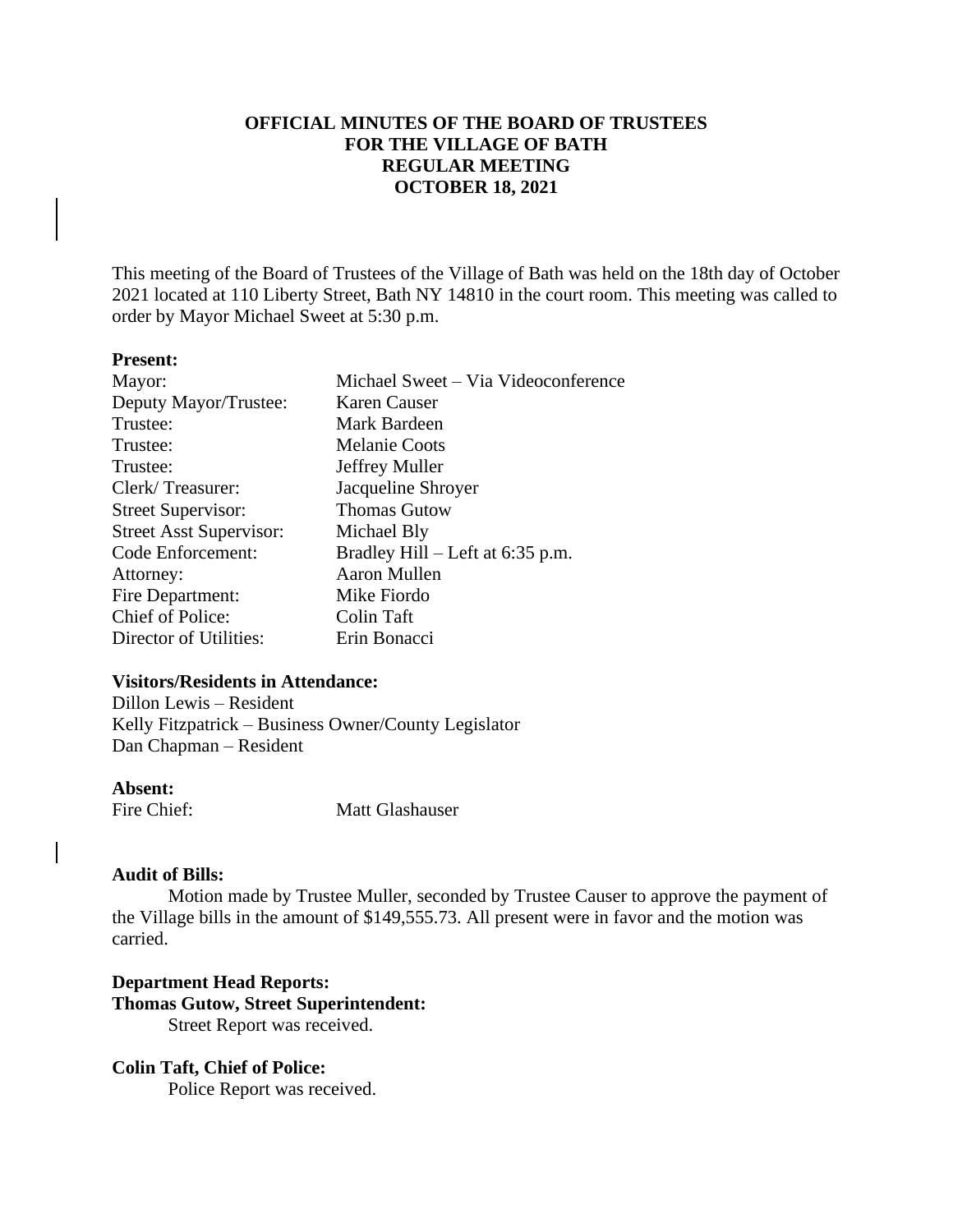## **Bradley Hill, Code Enforcement:**

Code Enforcement Report was received.

## **Matthew Glashauser, Fire Chief:**

Fire Department Report was received.

## **Erin Bonacci, BEGWS Director:**

BEGWS Minutes from September Regular Meeting were not approved by the Village Municipal Utility Commission and therefore were not provided to the Village Board. Director Bonacci reported that they will be provided to the Village Board at next month's Regular Meeting. BEGWS Report was received.

#### **Jacqueline Shroyer, Clerk/Treasurer Report:**

Clerk/Treasurer Report was received.

#### **New Business:**

#### **Designate Trick or Treating for Sat. October 30, 2021 6-8 p.m.**

Motion made by Trustee Coots, seconded by Trustee Muller to designate Trick or Treating in the Village of Bath for Saturday, October 30, 2021 from 6 – 8 p.m. All present were in favor and the motion was carried.

#### **Sgt. Recktenwald – Fundamental Crisis Intervention Skills Training:**

Motion made by Trustee Causer, seconded by Trustee Bardeen to approve Sergeant Recktenwald to attend the free training on Fundamental Crisis Intervention Skills for Law Enforcement. Sgt. Recktenwald will be commuting to this training. All present were in favor and the motion was carried.

#### **Sgt. Recktenwald & Chief Taft – NYS Homeland Security Training:**

Motion made by Trustee Bardeen, seconded by Trustee Causer to approve Sgt. Recktenwald and Chief Taft to attend the NYS Homeland Security Training Facility for Awareness on October 27, 2021. All present were in favor and the motion was carried.

#### **Chief Taft – NYS Arson Investigator's Annual Conference:**

Motion made by Trustee Coots, seconded by Trustee Muller to approve Chief Taft to attend the NYS Arson Investigator's Annual Conference on November 3 – 4, 2021. All present were in favor and the motion was carried.

#### **Hunt Engineer – Architectural Drawing for Remodel for PD:**

Motion made by Trustee Causer, seconded by Trustee Coots to approve the cost of up to \$4,000 to be paid to Hunt Engineers to draft architectural drawings of the cell block and Police Department area. All present were in favor and the motion was carried.

#### **Approve Crossing Guard Hiring:**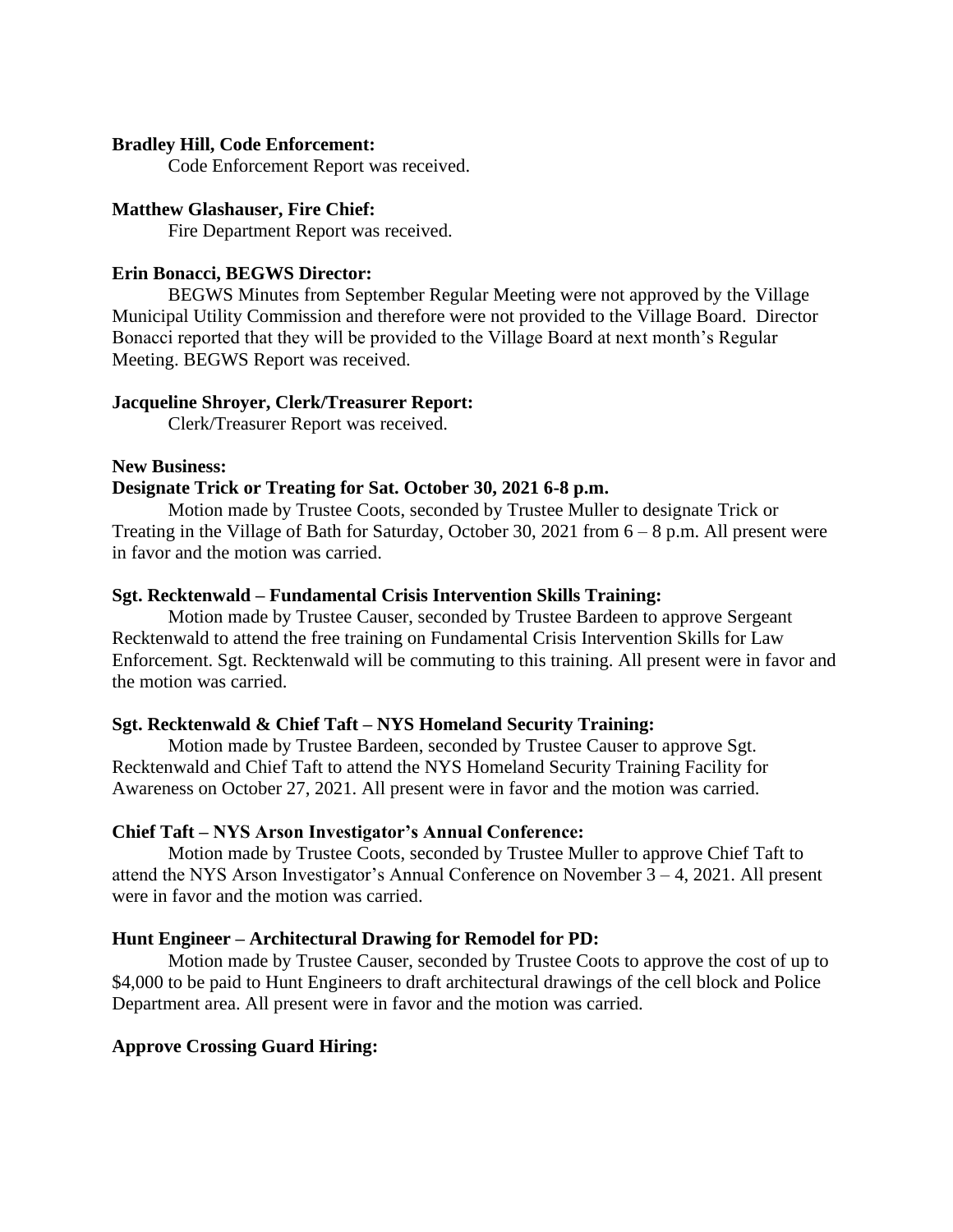Motion made by Trustee Coots, seconded by Trustee Bardeen to approve the hiring of 2 Crossing Guards, Eugene and Cherry Eldred, effective September 27, 2021. Cherry Eldred will be per diem for when she is needed. All present were in favor and the motion was carried.

#### **WIIA Grant Application:**

## **RESOLUTION ADDRESSING STATE ENVIRONMENTAL QUALITY REVIEW ACT (SEQRA) LEAD AGENCY ESTABLISHMENT VILLAGE OF BATH WATER SYSTEM IMPROVEMENTS PROJECT – PHASE I**

**WHEREAS,** the Village of Bath (Village) administers the water system serving the Village; and

**WHEREAS,** the Village has considered the condition and reliability of its water system currently in use and has identified improvements necessary for protecting public health and improving water quality; and

**WHEREAS,** the Village is proposing to repair, rehabilitate and/or replace sections of water distribution infrastructure throughout the Village, and make various improvements to its water supply infrastructure. *i.e.,* well houses, (Project); and

**WHEREAS,** this Project is more fully described in the February 2020 Water System Study Preliminary Engineering Report and October 2021 Technical Memorandum, prepared by Larson Design Group, a professional engineering and consulting firm; and

**WHEREAS,** the Project proposed will address significant concerns and issues related to water quality, safety, reliability, efficiency, and security pertaining to the service and operation of the Village's water system; and

**WHEREAS,** various regulatory, funding and public approvals will be needed in the planning and development of the Project.

#### **NOW, THEREFORE, BE IT RESOLVED THAT:**

- 1. The Village of Bath determines pursuant to Article 8 of Environmental Conservation Law and the regulations contained in 6 NYCRR Part 617, hereafter called SEQRA, that the Project is a Type 1 Action under SEQRA Section and reference, and therefore a Full Environment Assessment Form (FEAF) must be prepared.
- 2. The Village of Bath Board of Trustees declares its intent to establish itself as lead agency in the coordinate review of this action;
- 3. The Village Mayor, or authorized representative of the Village, shall notify all Involved Agencies of the Village's intention to destination itself lead agency.
- 4. A coordinate review will be performed.
- 5. This resolution shall take effect immediately.

Passed by the following vote of Village of Bath Board of Trustees: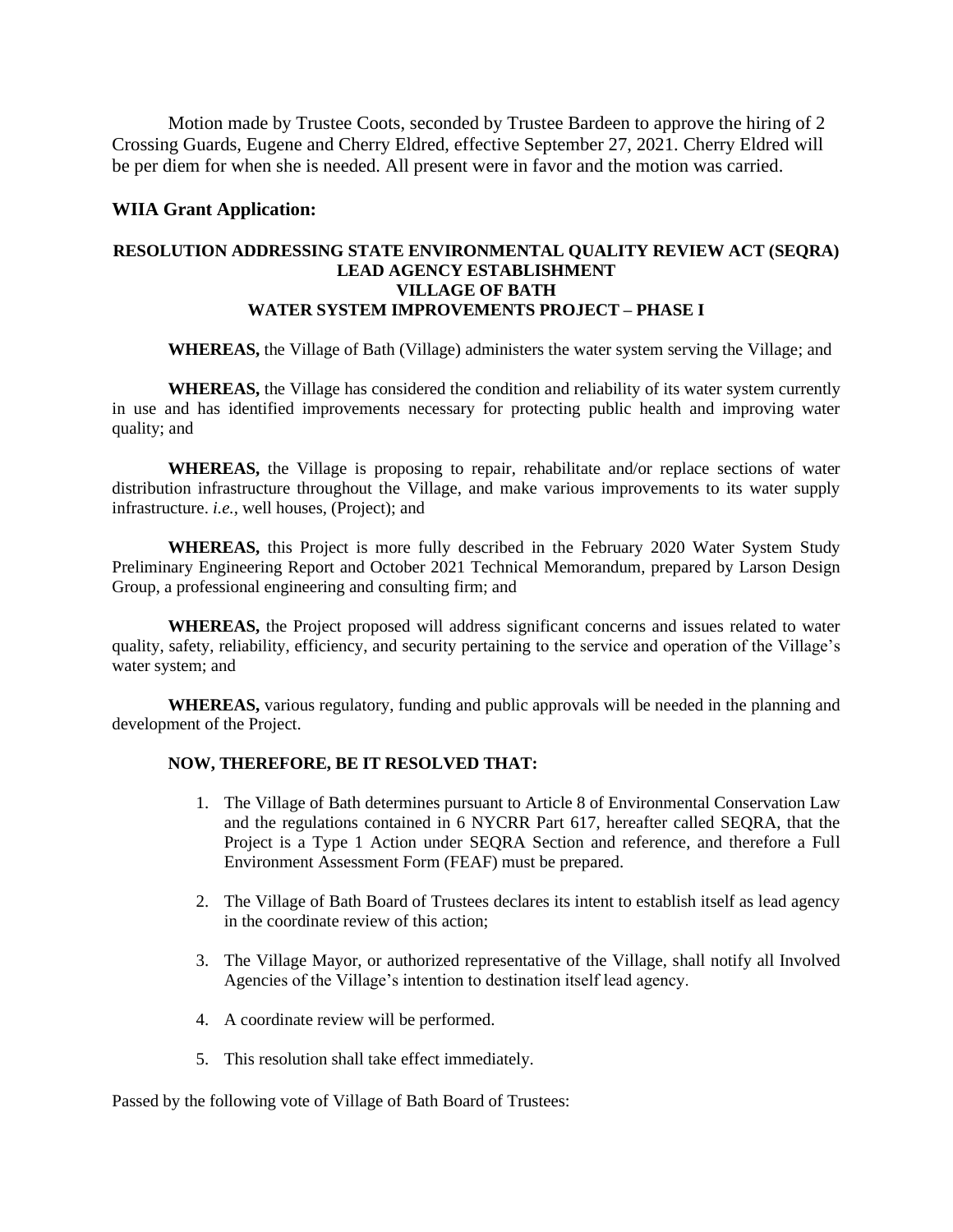|                               | Ave |  |
|-------------------------------|-----|--|
| Mayor Michael Sweet           | X   |  |
| Trustee Karen Causer          | X   |  |
| Trustee Mark Bardeen          | X   |  |
| <b>Trustee Melanie Coots</b>  | X   |  |
| <b>Trustee Jeffrey Muller</b> | X   |  |

# **Schedule Public Hearing for Village of Bath Water System Improvements – Phase I Bond Resolution:**

Motion made by Muller, seconded by Trustee Bardeen to schedule a public hearing for the Village of Bath Water System Improvements – Phase I bond resolution for Monday November 15, 2021 at 5:30 p.m. All present were in favor and the motion was carried.

# **Special Meeting tentatively scheduled for Friday November 19, 2021 at 5:05 p.m.**

# **Discuss Estimated Project Cost for Dog Park:**

Motion made by Trustee Coots, seconded by Trustee Causer to approve a total project cost of \$70,000 for the dog park. All present were in favor and the motion was carried.

## **Set Public Hearing on Spectrum Franchise Agreement Renewal:**

Motion made by Trustee Bardeen, seconded by Trustee Causer to schedule the public hearing on the Spectrum Franchise Agreement Renewal for Monday November 15, 2021 at 5:30 p.m. Discussion from Trustee Muller on sections of the agreement he did not agree with. Aaron and Jackie will discuss these changes, but no comments were made from any trustees within the last two months of them having the marked-up copy from the attorney and prior to completion on negotiations with Spectrum the first round. All present were in favor and the motion was carried.

# **Commendation of PO Daloia:**

Motion made by Trustee Causer, seconded by Trustee Bardeen to approve the commendation of PO Daloia and to place it in his personnel folder. All present were in favor and the motion was carried.

#### **Adjourn Regular Meeting/Executive Session:**

Motion made by Trustee Muller, seconded by Trustee Coots to adjourn the regular meeting of the Board of Trustees of the Village of Bath at 7:05 p.m. to go into executive session for litigation. All present were in favor and the motion was carried.

#### **Return to Regular Session:**

Motion made by Trustee Muller, seconded by Trustee Bardeen to return to regular session at 7:14 p.m. All present were in favor and the motion was carried.

#### **Adjournment:**